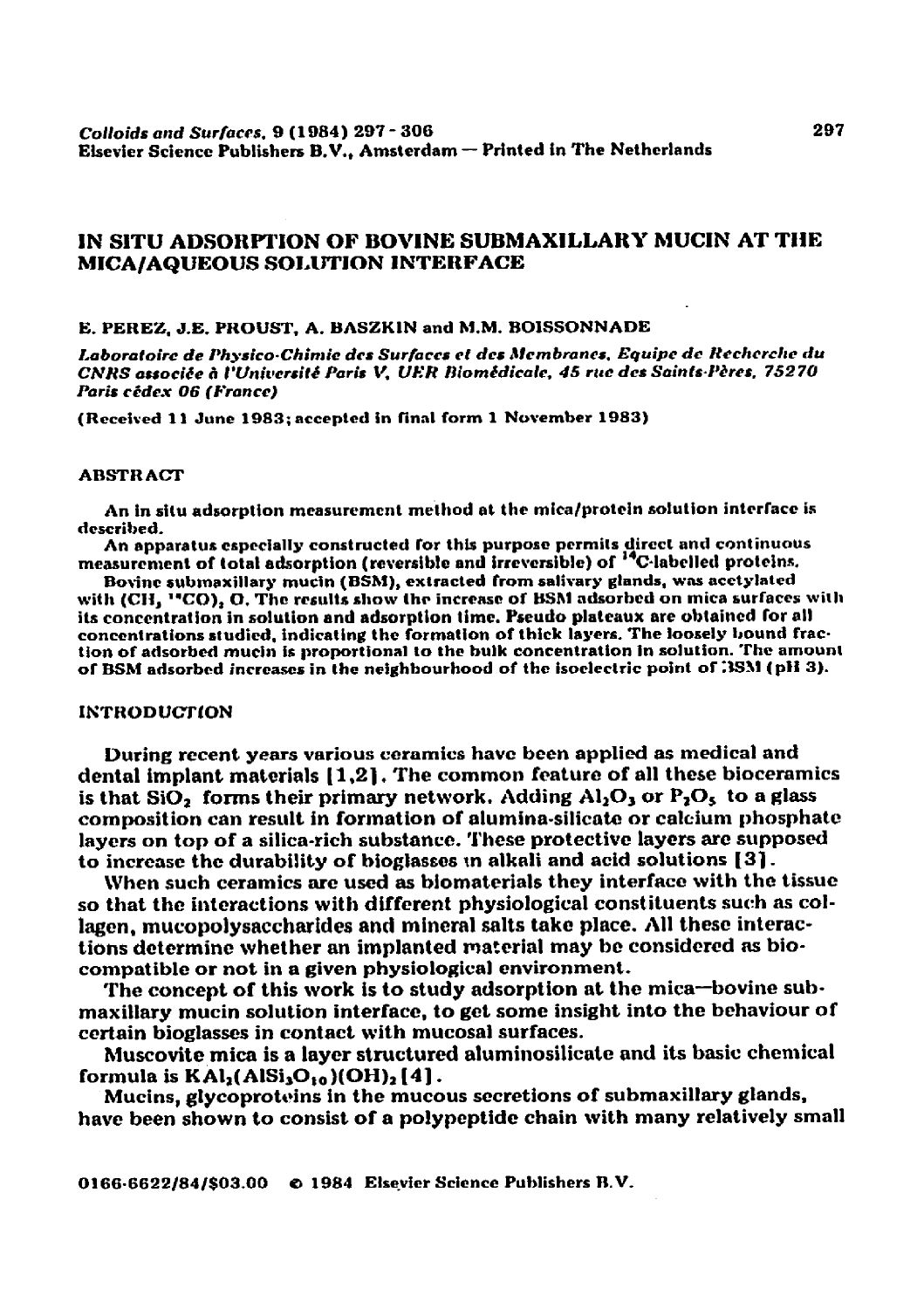**oligosaccharide side chains linked to the peptide through glycosidic bonds i5]. Their function is to lubricate epithelial cells in the mouth. respiratory, gastro-intesttnal and reproductive tracts and to protect them from intimate contact with the external environment** [Sl .

**Bovine submaxiltary** mucin (IBM) **is a large, highly asymmetric, rod-like molecule, with a molecular weight of 4 X IO6** [S] .

In this <sub>1</sub> aper, which is an extension of our earlier investigation of protein **adsorption on polymer surfaces [7,8), we describe a new technique of in situ**  adsorption/desorption measurements of <sup>14</sup>C-labelled proteins on mica surfaces.

**Direct relationship** of **these experiments with the measurements of forces**  between two mica surfaces separated by mucin aqueous solution, which are **now** being **carried out in** our **laboratory using lsraelachvili technique 191,**  can be anticipated.

## **EXPERIMENTAL**

## **BSM** isolation and radiolabelling

 $\bullet$ 

BSM was isolated from fresh salivary glands obtained at a slaughter house by a procedure described by Tettamanti and Pigman [10]. The lyophilized mucin was analysed to determine the sialic acid content which specifically charac**terizcs glycoprotcins, Using the periodate-resorcinol method [ 111, the mucln was found to contain about 30% sialic acid, a value in good agreement with**  that reported in Ref. [10].

12ndiolabclling **of t31c lyophilized mucin by acotylation with [l-"'C J acelic anhydride is described elsewhere (121.** The **amount of NH3 groups acctylated during this reaction and determined by a colorimettric ninhydrin reaction nccording to Yemm and Cocking (131 was found to be 40%. The total protein concentration after dialysis of acetyIat& mucin found by t-he Lowry method**  [ **141 was 0.55 mglml. Finally its specific activity, estimated by comparison**  with <sup>[44</sup>C] hexadecyltrimethyl ammonium bromide solution of known spe**cific activity, was about 4.4 pCi/mg of dry protein.** 

**The surface tension measurements of acetylated** and nonacctylated **mucin show that acetylation did not change the surface activity of BSM 1121.** 

# Adsorption of BSM at the mica/aqueous solution interface

**A new apparatus and technique have been used to measure the adsorption**  of radiolabelled proteins. The principle of the apparatus is illustrated in Fig. 1. **A specially constructed circular glass container with fixing screws enables one to form a cell with a mica window at the bottom. The mica windows are**  freshly cleaved under a laminar flow cabinet and their thickness is ca. 10  $\mu$ m. **Molten paraffin is spread onto** the **flat ground part of the glass cell and the glass container is tightly sealed by means of Viton "0" rings. The cell is filied with "C-labelled protein (ca. 3 ml) and placed in a special support above the**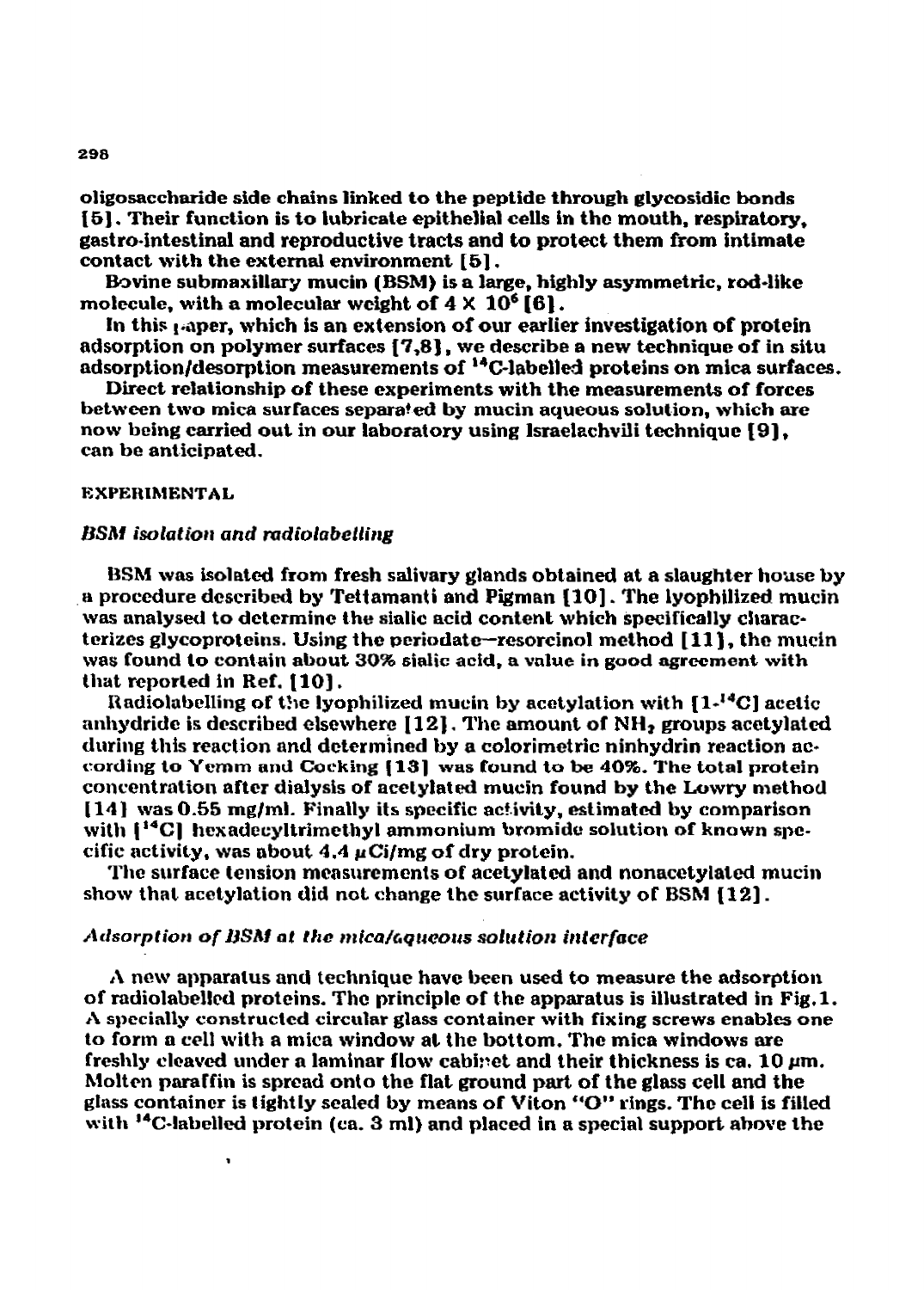

**Pif 1. In situ adsorption measuring dcvicc.** (I), (2). (8) **~upport5 ensuring rcproducibilitg of gcomctrical conditions; (3) mica window; (4) cover; (5) glaxs cell; (6) "0" ring; (7) ceil as5cmbling screws.** 

gas flow counter which measures the radioactivity and displays it on a recorder as a function of time.

Thus, the in situ adsorption/desorption of proteins on solid surfaces can be measured. Contrary to other commonly used techniques to measure protein adsorption on solid surfaces, our method enables one to distinguish be**ttvecn the reversibly and irreversibly adsorbed fractions of the protein. Two calibrations are required to know the quantity of adsorbed protein molecules. Because the mica windows varied in thickness it was necessary, bcforc each measurement, to determine how much radiation they absorb. This was done using the solid polymer source, in our case ["Cl poly(methy1 methacrylate).** 

**The absorption coefficient for mucin windows varied within 30--50% range of total radioactivity originating from the source.** 

**Allowance has also to be made for the radioactivity originating from the hulk protein molecules, nonadsorbed at the mica/solution interface but con-**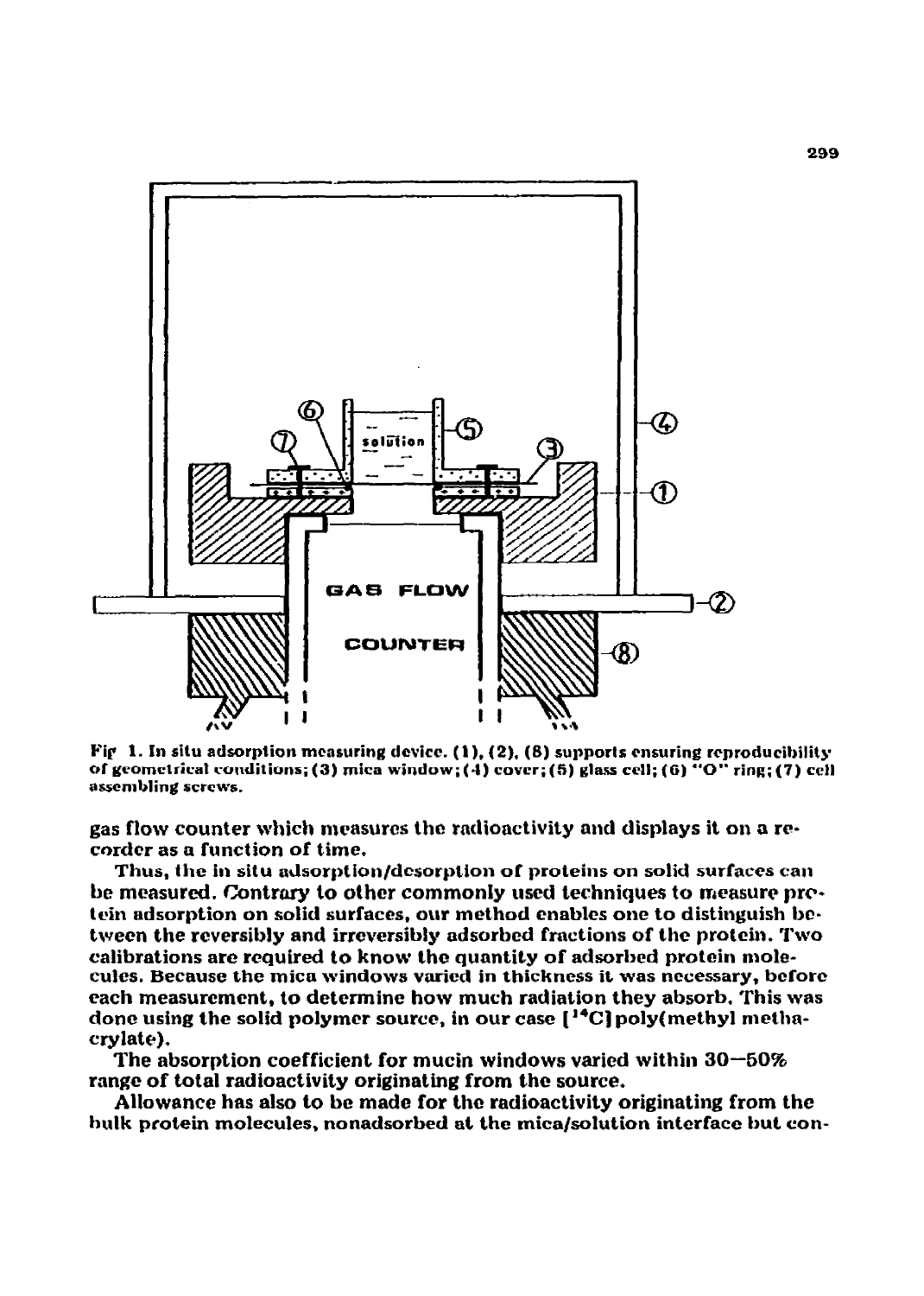**tributing to the total measured radioactivity. This value is proportional to the BSM concentration and may be obtained when instead of [ "C) BSM a nonadsorbing substance containing the same** : **adioactive element 14C is used. Aqueous solutions of potassium thiocyanate (K'\*CNS) which were isotopb tally diluted to give the same specific activity as that of [\*\*Cl CSIU were used**  for this purpose. At low BSM concentrations  $\leq 5 \times 10^{-2}$  mg/ml the bulk radioactivity contribution to the total measured radioactivity is negligible and for adsorption at the highest bulk concentration studied  $(2 \times 10^{-1} \text{ mg})$ ml) this contribution represented about 26% of the total adsorption value.

**The total amount of BSM adsorbed** *on* **the mida sample was calculated by means of a calibration graph, previously determined by depositiug and dry**ing on mica surfaces known amounts of labelled protein which, when count**ed, yielded a factor per unit amount of BSM. Knowing the conversion factor**  and the area of the mica window, the amount of BSM adsorbed ( $\mu$ g/cm<sup>2</sup>) was **obtained.** 

**All experiments were carried out in triplicate with each sample beitlg counted three times; an overall mean value was then taken.** 

**The amount of mucin irreversibly adsorbed on the mica surfaces was ab**tained by replacing the BSM solution with water or with a buffer solution **in the measuring cell.** 

It has been recently shown [15] that the reductive methylation of chicken eggwhite lysozyme with <sup>3</sup>HCHO has significant effects on its adsorption behaviour on hydrophilic and hydrophobic surfaces – for example, on both **surfaces the labclled mzrtcrial adsorbs preferentially to the unlabelled. The feasibdity af using '\*'I- and P9mTc-lnbeIld albumin for adsorption studies on different. surfaces has also been questioned** [ lG] . **To test if such artefacts** 



**Fig. 2. Test 4wwing the equivalence of adsorption of labellcd and unlabclled BSII. Tatal BSM** concentration of the labelled/unlabelled mixture in solution 0.1 mg/ml; [NaCl] = **lO".'If; adsorplion time 5 IL**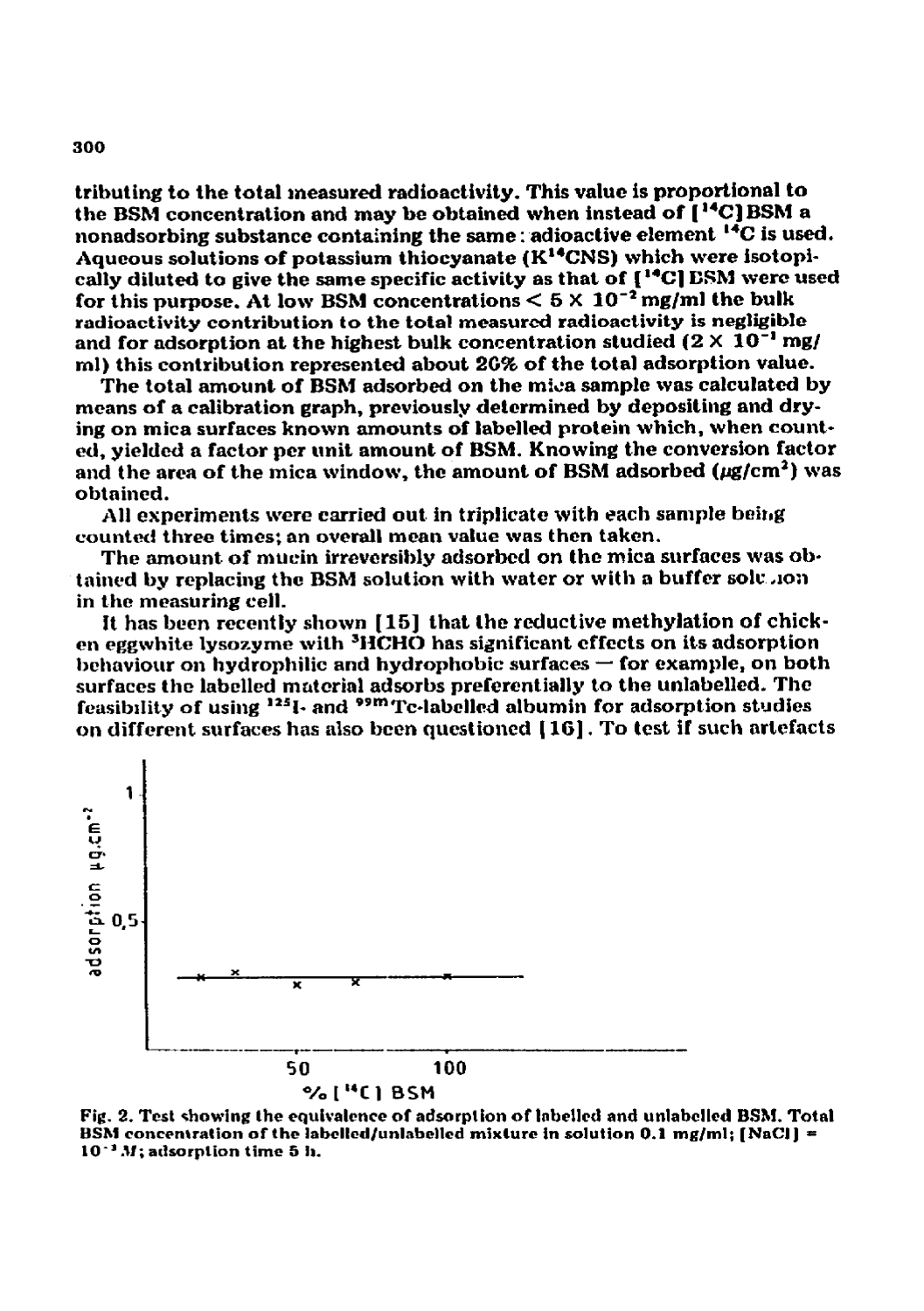**are involved in the adsorption measurements which we have performed on mica, the percentage of labelled protein was varied from 20 to 100% with constant bulk concentration of 0.1 mg/ml and 0.15 M NaCl.** 

**The results shown in Fig. 2 indicate that neither the labclled nor the unlabelled mucin molecules are preferentially adsorbed.** 

#### **RKSULTS AND DISCUSSION**

**Rates of adsorption have been determined for various mucin concentrations in bulk solution at constant ionic strength**  $[NaCl] = 10^{-3}M$ **. The results** are represented in Fig. 3. The first meaningful points of adsorption kinetics **registered with out experimental technique are those after about 16 min from the beginning of adsorption. The curves in Fig. 3 show also that initial**  rates of adsorption, for all concentrations studied, are high and then a more **gradual increase of adsorption takes place. In all cases the adsorption process did not attain the steady-state values and the pseudo plateau was observed on all curves. If the surface concentrations of these adsorption experiments were plotted versus square root of adsorptIon time, they** would **yield the curves shown in Fig. 4.** 

The dashed portions of Fig. 4 are the extrapolation of the curves to the **zero adsorption time. Assuming the dtffusion-controlled process, the diffu-**



**Fig. 3. Kinetics of BSM adsorption on mica for verious mucin concentrations [NaCl] = 10-1M.**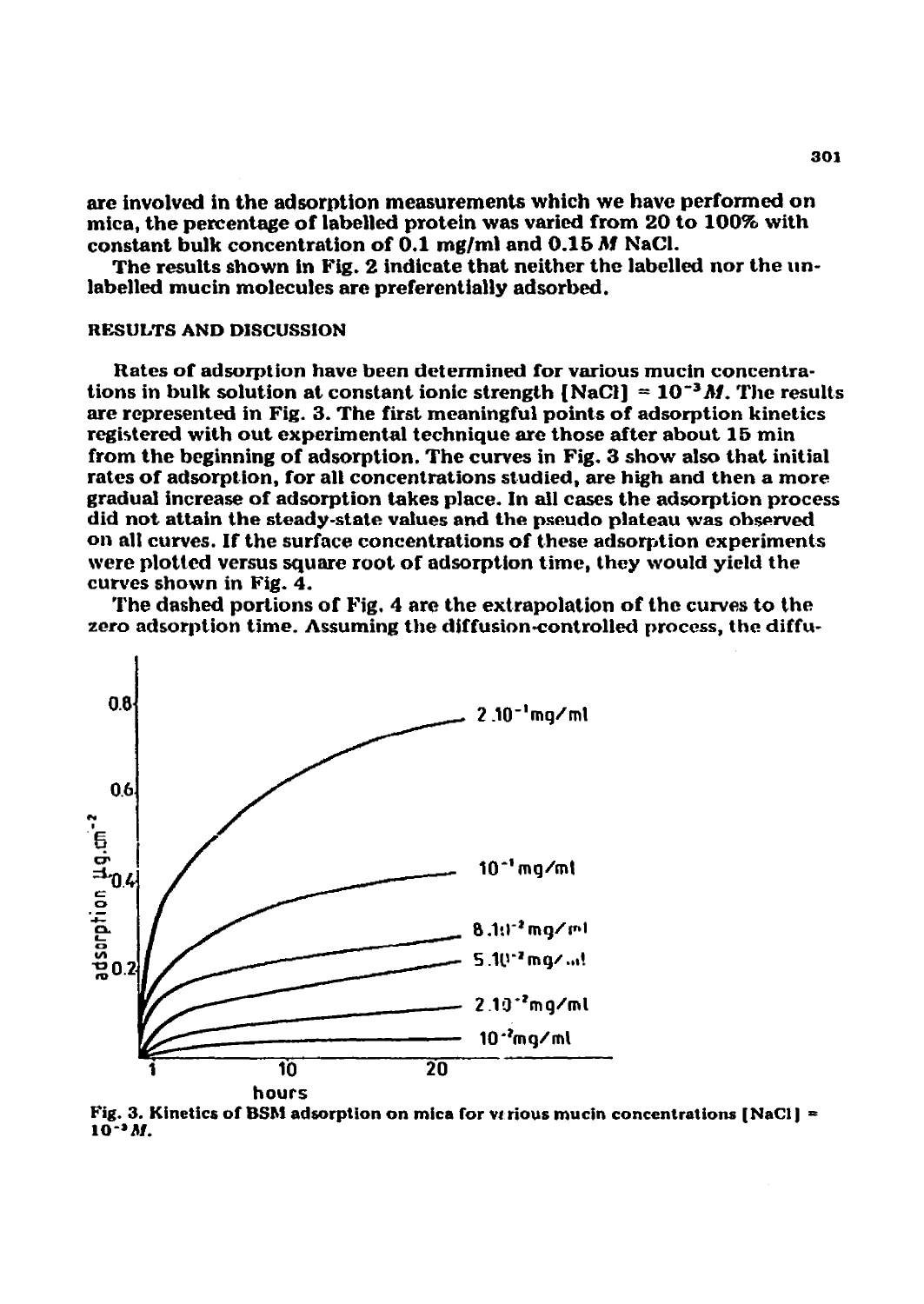

Fig. 4. Adsorption of BSM as a function of  $t^{(l)}$  on mica surfaces. BSM concentrations: (\*)  $2 \times 10^{-1}$  mg/ml; (x )  $10^{-2}$  mg/ml; (o)  $8 \times 10^{-2}$  mg/ml; ( $\Delta$ )  $5 \times 10^{-2}$  mg/ml; (o)  $2 \times$  $10^{-2}$  mg/ml and (\*)  $10^{-2}$  mg/ml in  $10^{-2}M$  NaCl. The straight line represents the calculated initial slope for a diffusion coefficient of  $2.3 \times 10^{-11}$ m<sup>2</sup> /s given by Holly [19] for BSM spread monolayers at  $2 \times 10^{-1}$  mg/ml bulk.

sion coefficient can be calculated from Fig. 4 and from the following equation

# $A = 2c(D/n)^{1/2} (t)^{1/2}$

where  $\boldsymbol{c}$  is the protein concentration in solution,  $\boldsymbol{D}$  the diffusion coefficient and *t* the adsorption time.

For a given protein concentration, the initial slope of the curve A vs.  $t^{1/2}$ is used to determine the diffusion coefficient  $D$ .

As illustrated in Fig. 5 the obtained values for  $D$  change with the BSM solution concentration. Such concentration dependence of  $D$  may be related to the highly pronounced tendency towards aggregation of mucin molecules in solution. Previous particle size measurements performed with a Coulter Nano-Sizer instrument [12] show that the mean radius of BSM macromolecules at pH 7.1 and 0.15 M NaCl increases from 130 nm for 10<sup>-1</sup> mg/ml to 1000 nm for  $4 \times 10^{-1}$  mg/ml.

Also, other researchers [17,18] found that the size and molecular weights of mucins may be considerably different, depending on their origin, concentration, ionic strength and pH.

From surface tension measurements of BSM saline aqueous solutions, Holly [19] reported a value of  $2.3 \times 10^{-12}$  m<sup>2</sup>/s for the apparent diffusion coefficient and described this value as a realistic one for macromolecules of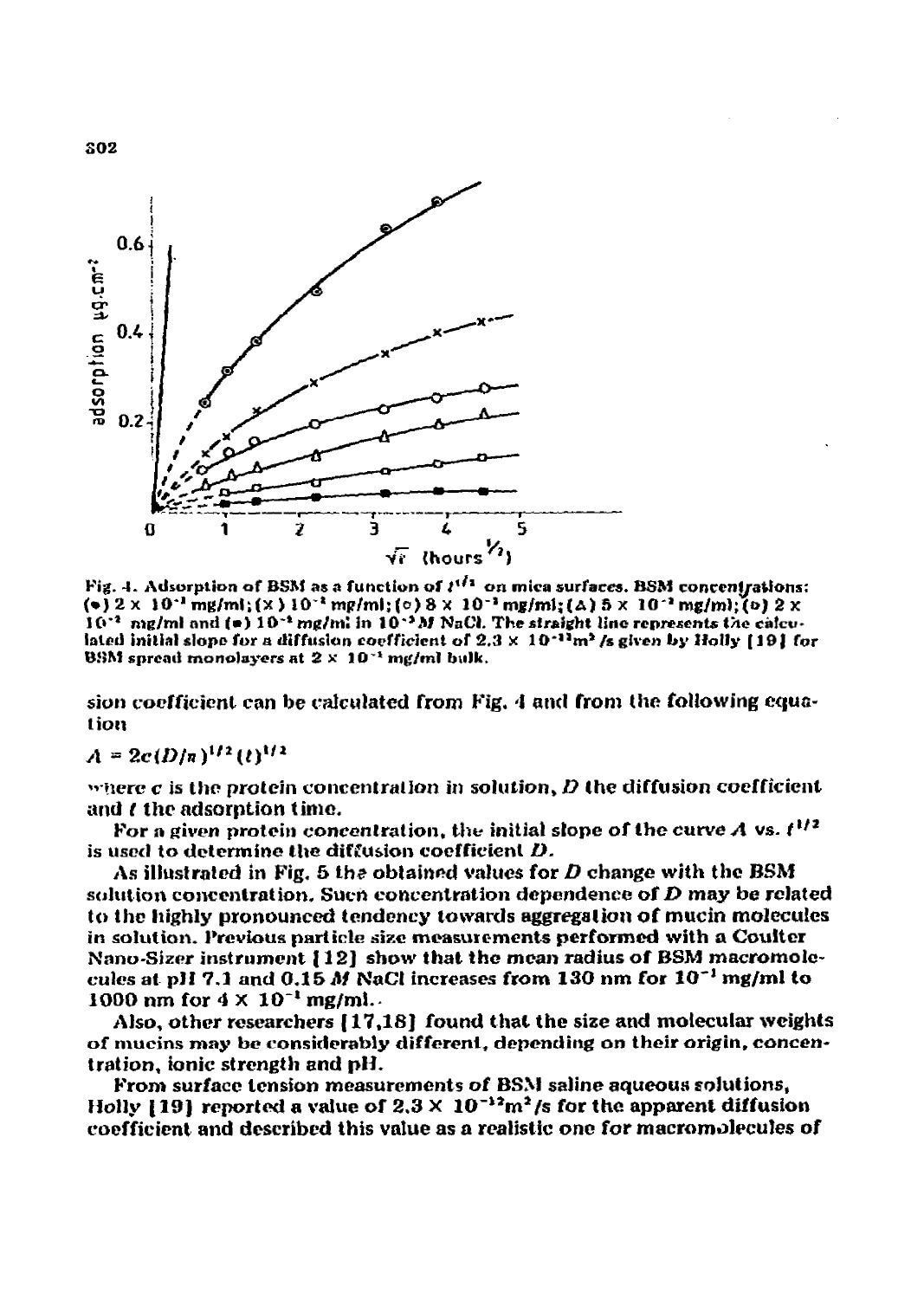

Fig. 5. Concentration dependence of diffusion coefficient of BSM in 10<sup>-3</sup> M NaCl.

**this size, Shogren et al. [ 171, using a light scattering technique, measured the**  diffusion coefficient of porcine submaxillary mucin in solution and obtained *values ranging from 0.4* $\div$ *2.5*  $\times$  *10<sup>-12</sup> m<sup>2</sup>/s depending on the protein concen***tration In solution.** 

If the initial slope of BSM adsorption vs.  $t^{1/2}$  were calculated with the ap**parent diffusion coefficient value given by Holly, then the straight hnc**  shown in Fig. 4 would be obtained. On the mica surfaces the adsorption pro**cess is much slower, According to Van Dulm anrl Norde [ 20). who studied the adsorption of albumin on different solid surfaces, the probable reason that the adsorption process does not follow the diffusion-controlied mechanism is due to the existence of a barrier (electrostatic, orientational or steric) against deposition on the already arrived molecules. They observed such slowing down of adsorption for the system where both the adsorbing surface** and the protein molecules were negatively charged. This is also the case of **our mica-mucin system. Furthermore, the first force/distance measurements between two mica surfaces covered with adsorbed BSM layers have shown that repulsion occurs in the initial stage of bringing together two mica surfaces. Such repulsion may be explained by electrostatic and steric hlndrancc 121].** Moreover, **when comparing our results for BSM diffusion coefficients on mica surfaces with the value reported by Holly ( 191 for the BSM apparent diffusion coefficient, it should be borne in mind that** the mucin used **by Holly was Sigma commercial grade and as such should be different from our highly purified BSM.** 

**In Fig. 6 the total amounts of adsorbed mucin are plotted against the solution concentration. These results demonstrate that thick mucin layers are**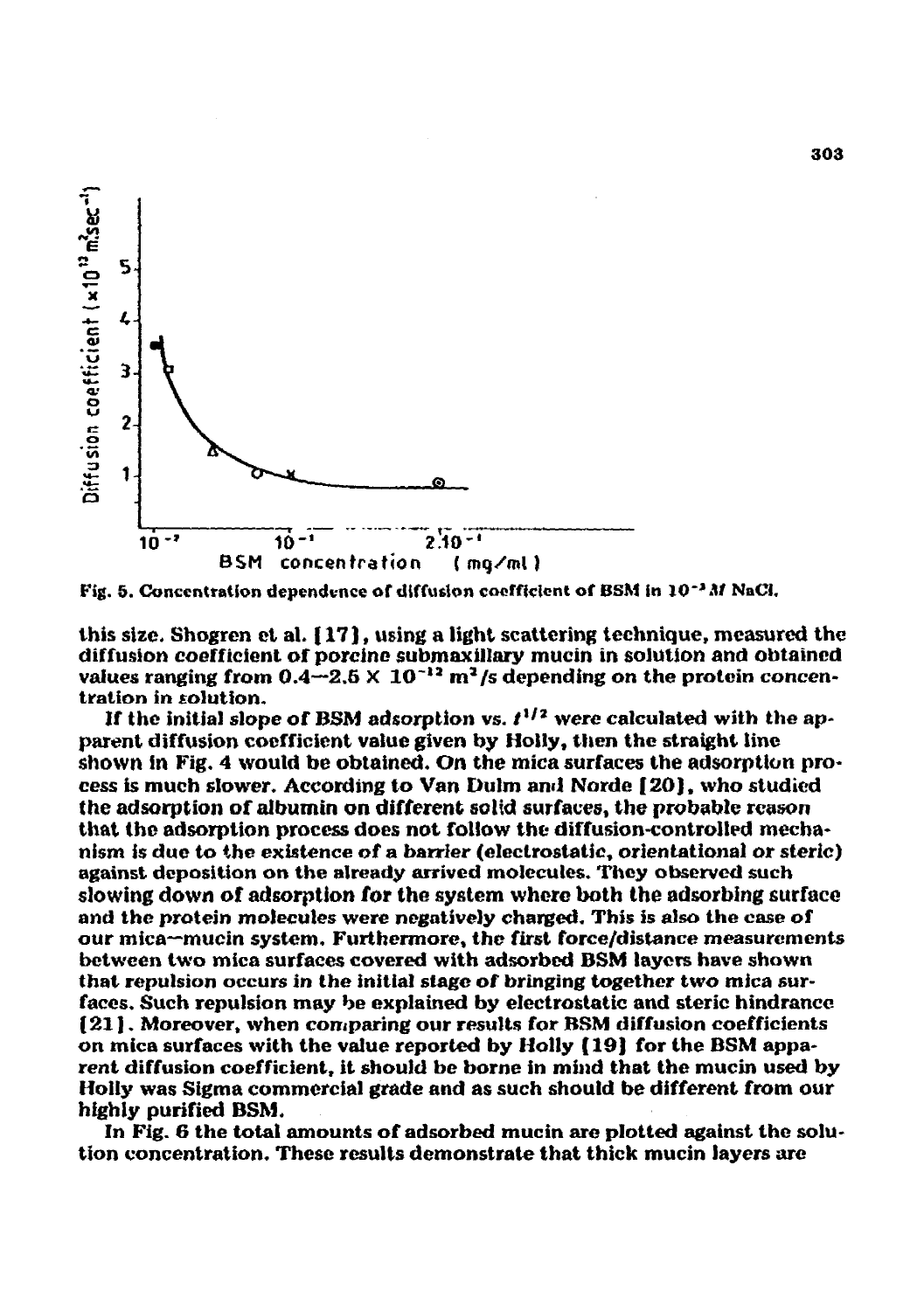

Fig. 6. Total (o) and irreversibly adsorbed (o) BSM on mica vs. BSM concentration: [NaCl] =  $10^{-1}$  M; adsorption time 20 h.

**built up on mica surfaces with increasing protein concentration in solution.** Also the loosely bound fraction of the adsorbed mucin (the amounts corresponding to the difference between two curves in Fig. 6) increases with the **protein conccnt,ration in the solution. Similar results were found by us for mucin adsorption on surface oxidized polyethylene films 1121 and by**  Watkins and Robertson [22] for  $\gamma$ -globulin adsorption on silicon rubber **using an internal rcfIection fiuorescencc technique.** 

The presence **of loosely bound BSM** on mica surfaces is also confirmed **by force measurcrncnk between two adsorbed mucin monolayers** on **mica p~formcd** in our **laboratory by means of Isracirachvili's technique [9]** : **On**  pressing the two solid surfaces together, a part of the adsorbed mucin de**sorbs. and a part of it remains on the mica surface.** 

**The influence of pH has b-en studied for the adsorption on BSM at constant ionic strength (10-3M). The results in Fig. 7 show that Ihe amount adsorbed depends on pI1. It can by seen that BShl adsorption rises in the neighbourhood of the isoeIectric point of BShl (pH ca. 3) [ 231. Such in**crease of adsorption in the neighbourhood of the isoelectric point of pro**teins has already been reported** *by* **numerous authors studying protein adsor:.-tion on polymer films or polymer latices [24--271. It may be attributed to the fact that more BSM molecules can adsorb on a given surface due to**  their **rearrangement to form more complex structures. The rearrangement**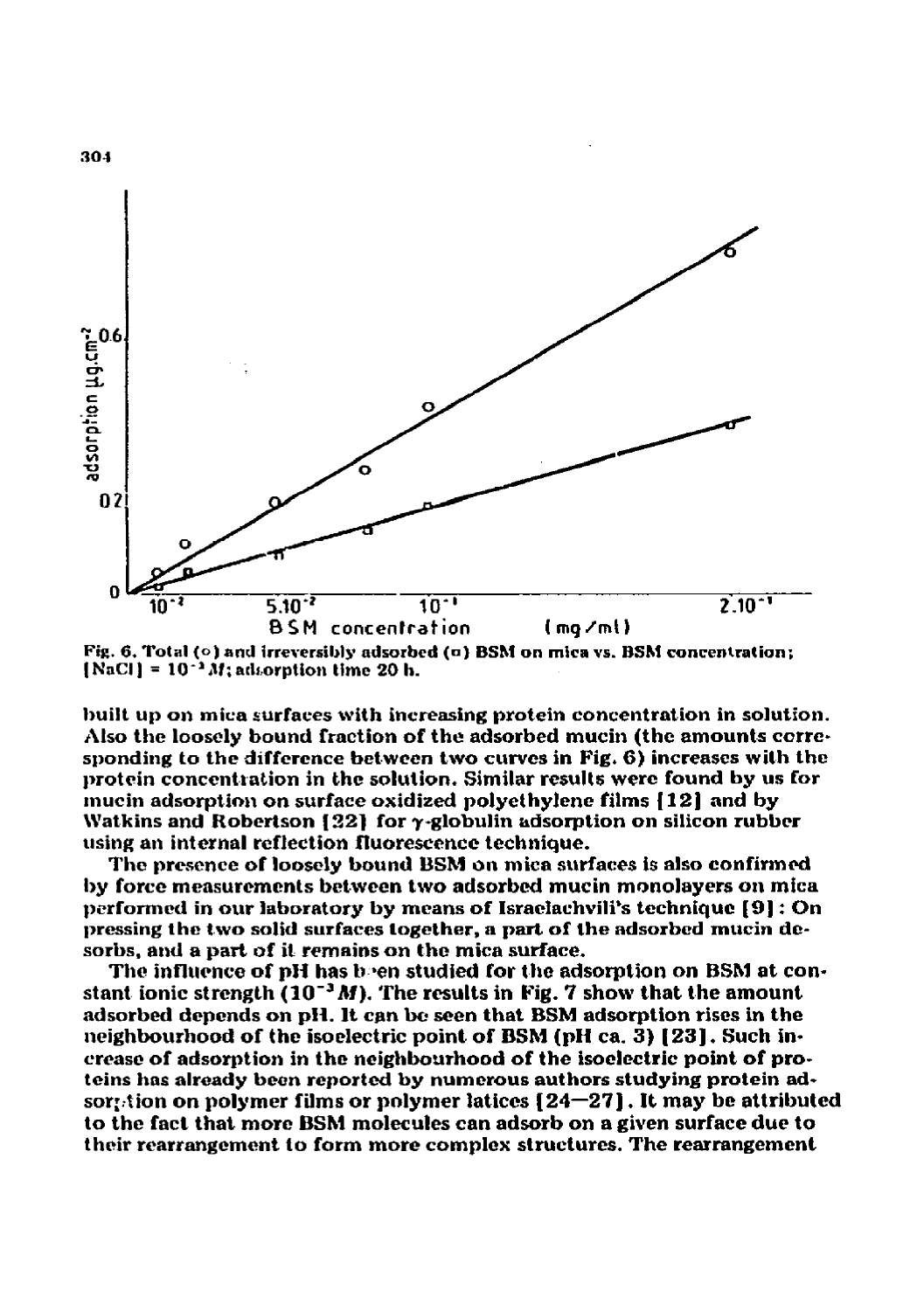

*Fig. 7.* **pH dependence of BShl adsorption on mlra. BShf concentration 0.1 mglml;**   $[NaCl] = 10^{-3} M$ ; adsorption time 5 h.

**of protein molecules near to the isoelectric point. should be favourcd by weakening of intramolecular and lateral interactions between adsorbing molecules. The same conclusions concerning the influence of pH on adsorption of BSM molecules were reached by Evans and Blank [ZS] in their study**  of mucin adsorption at the polarized mercury/water interface using ac pola**rography.** 

#### **REFERENCES**

- **J.F. Hulbert, J.J. Klawitter and L. Browman, Mater. Res. Bull., 7 (1972) 1233.**
- **B.A. Blenke, H. Bromer and E. Well. J. Riomed. Mater. Reh., 12 (1978) 307.**
- **L.L. Hench, in D.F. Willtams (Kd.), Fundrmcntat Aspects of Bincompatibility, CRS Press. 1981.**
- *K. Muller and C.C,* **Chang, Surf. Sci., 14 (1969) 39.**
- 5 A. Gottschalk and A.S. Bhargava in A. Gottschalk (Ed.), Glycoproteins: Their Composition, Structure and Function, Elsevier, New York, 1972.
- *F.A.* **Bettclheim, Y. Hashimoto and W. Pigman, Biochim. Biophys. Acts, 63 (1962) 23s.**
- **A, Reszkin and MM. Roissonnade, C.R. Aced. Sci.** *Ser. C,* **291 (1980) 153.**
- **J.E. Proust,** *A.* **Baszkin and M.M. Boissonnade, C.R. Acad. Sci. Ser. C, 234 (1982) 1326.**
- **J.N. Israelachvili and O.E. Adams, J. Chcm. Sot. Faraday Trans. 1,74 (1978) 976.**
- **0, Tettamanti and \$5'. Pigman, Arch.** *Biochem.* **Biophys., 124 (1968) 976.**